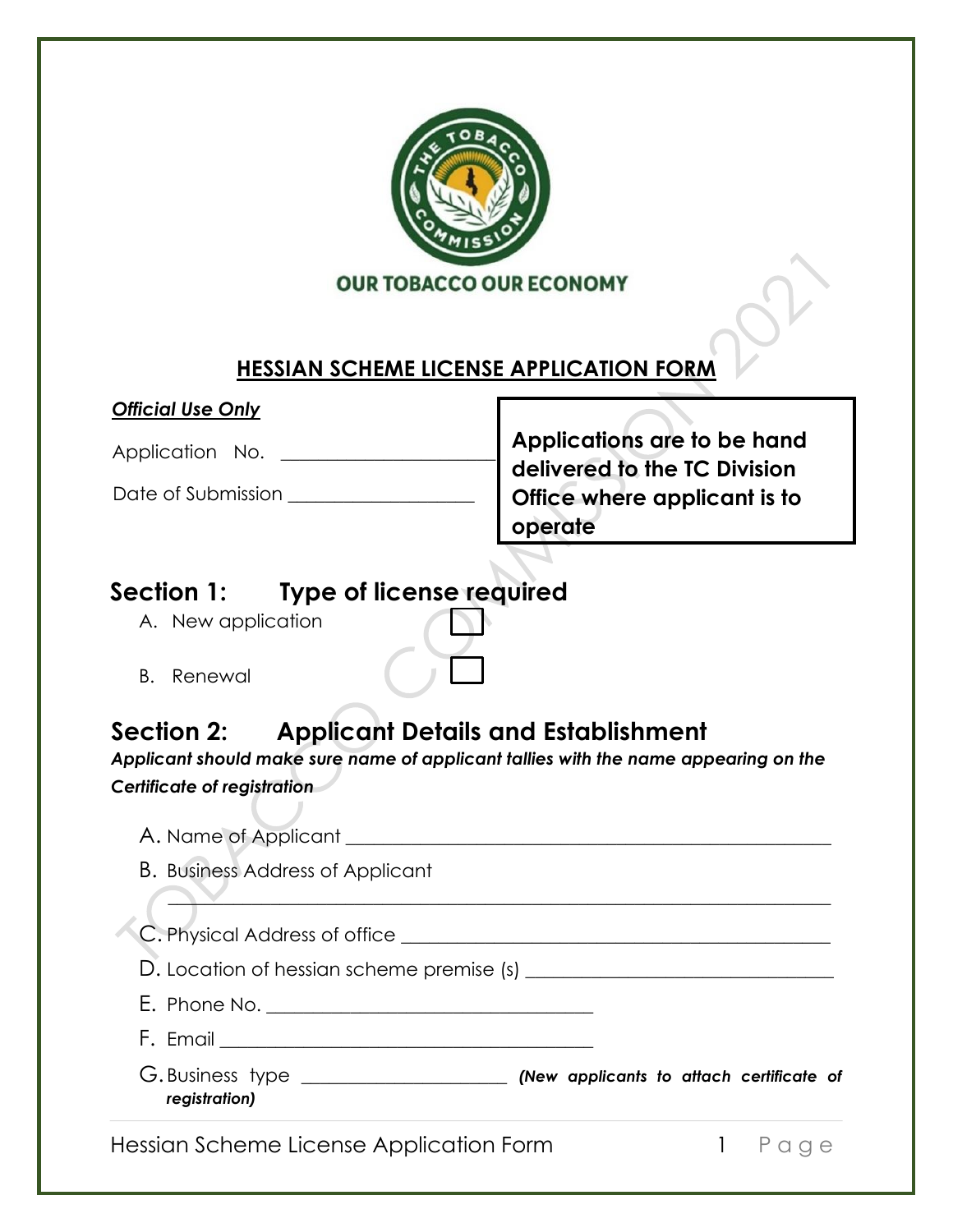## **Section 3: Financial Standing and Management**

Applicant must enclose the following documents:

- A. Proof of good financial standing to operate a hessian scheme e.g. Bank statement.
- B. Applicant's tax compliance evidence details **(Only for new applicants).**
- C. Evidence of fire and theft insurance cover with a reputable insurance firm *(To be submitted after application has been deemed satisfactory and before issue of a license)*
- D. Certification for fumigation or proof of agreement (contract) with a certified fumigator.

## **Section 4: Hessian premise requirements**

**Note:** *This section is to be filled by the Commission upon visiting and verifying availability of the following:*

A shade with an area of not less than 1,400 square metres

Shed wall white-washed with a mixture of lime, circlin and any pesticide effective enough to repel tobacco beetle and other tobacco pests.

At least 1 serviced fire extinguisher of 10kg capacity per 1400m<sup>2</sup>

Regular fumigation.

Hessian Scheme License Application Form 2 P a g e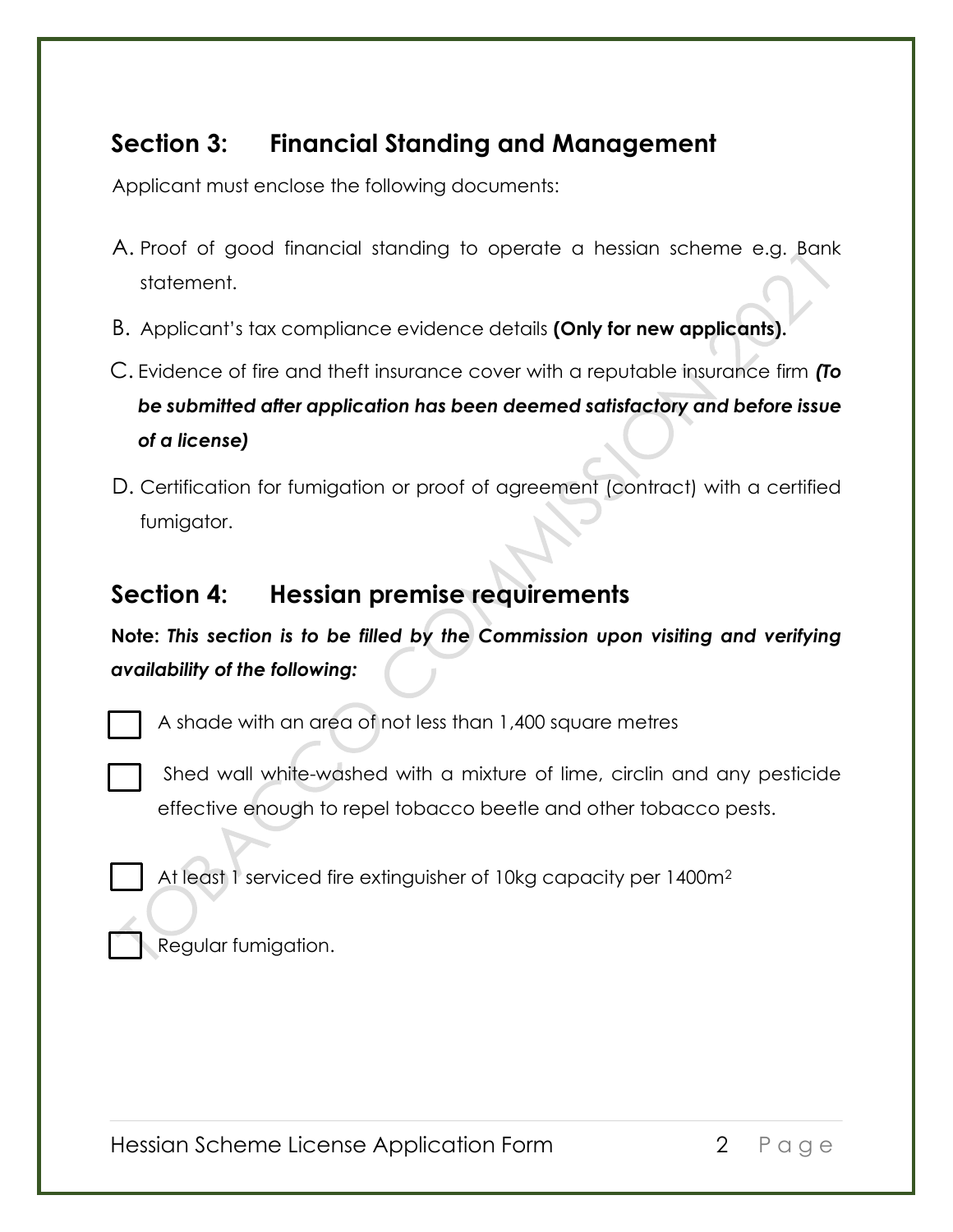#### **Section 5: Fees**

A. Section 105 (c) and (e) of the Tobacco Industry Act, 2019 stipulate that "all licenses granted by the Act shall be issued subject to payment of a prescribed fee and any other terms and conditions as the Commission may prescribe; and published in the Gazette provided that the publication shall ensure respect for confidential information and business secrets"

### **Section 6: Conditions of application**

- A. The Commission may reject any application where it considers that any of the requirements to obtain a license are not met, where any false declaration is made, where an applicant is conflicted, or if the application is not satisfactory or is abandoned.
- B. The Commission may undertake such additional checks or seek any additional information before granting a license, including additional checks with enforcement authorities within Malawi
- C. The Commission may share details about operators and relevant persons with enforcement authorities in Malawi, and on request with other Government Departments and their agencies.
- D. This form with the appropriate proof of identity documents, documents to demonstrate financial standing, evidence of tax compliance, and all specified attachments, together constitute the application.
- E. The application is valid only within the specified application period prescribed by the Commission.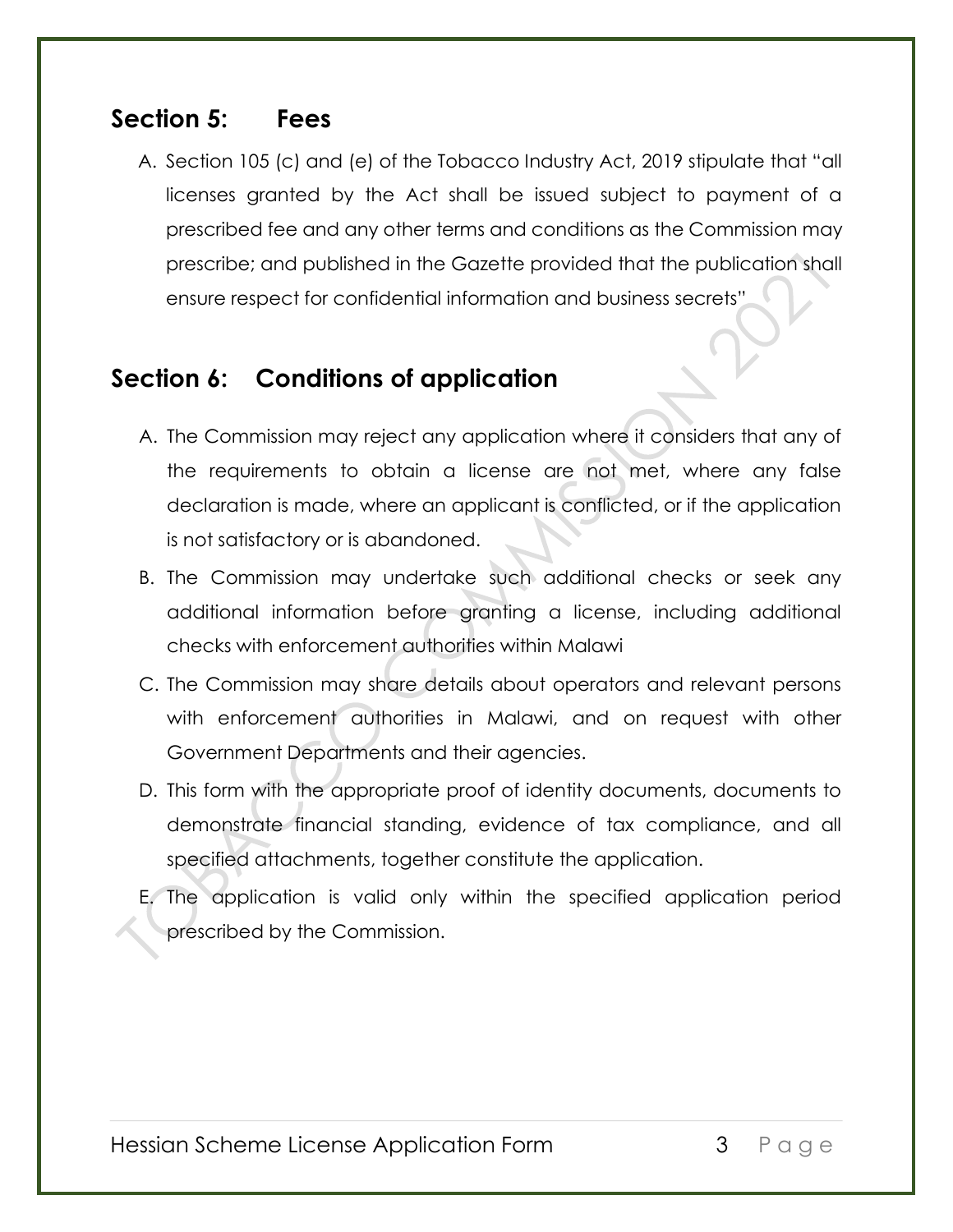### **Section 7: Declarations and Signatures**

|                                                                              | A. I hereby declare that all of the information in this application is true and |  |
|------------------------------------------------------------------------------|---------------------------------------------------------------------------------|--|
|                                                                              | accurate and all statements or information provided about any person            |  |
|                                                                              | made in this application are made with their agreement.                         |  |
| B. I agree to abide by the conditions of this application and with any terms |                                                                                 |  |
|                                                                              | and conditions on my license                                                    |  |
|                                                                              |                                                                                 |  |

#### **I confirm that the following are enclosed** *(Please tick)*



Copy of evidence of fire and theft insurance cover with a reputable insurance firm.



Proof of good financial standing to operate a hessian scheme i.e. Bank statement.



Tax compliance evidence details **(Only for new applicants)** 

 Certification for fumigation or proof of agreement (contract) with a certified fumigator.

| Signed ___ | Name               |
|------------|--------------------|
| Date       | Position _________ |
|            |                    |

Hessian Scheme License Application Form 4 P a g e